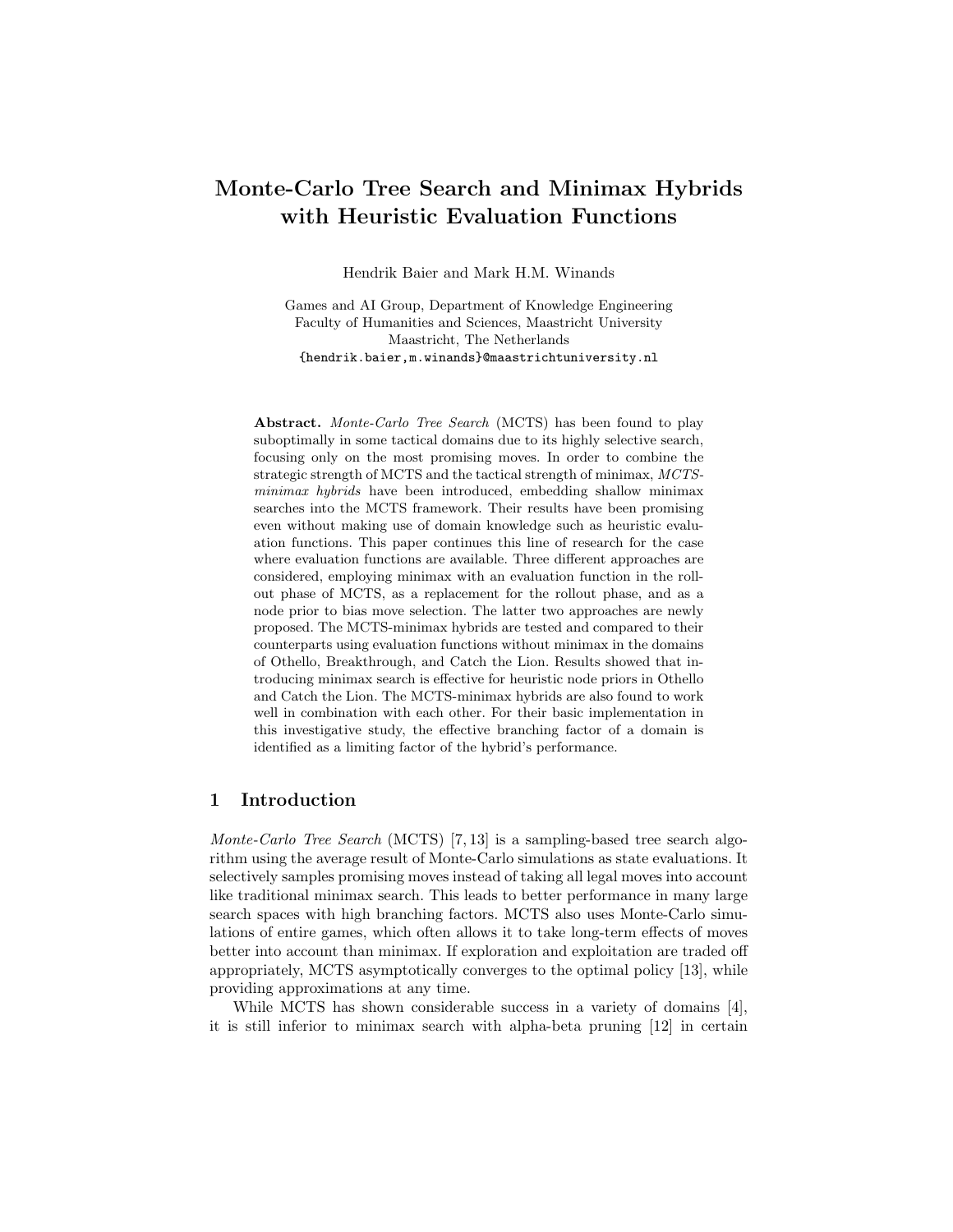games such as Chess and (International) Checkers. Part of the reason could be the selectivity of MCTS, its focusing on only the most promising lines of play. In tactical games such as Chess, a large number of traps exist in the search space [19]. These require precise play to avoid immediate loss, and the selective sampling of MCTS based on average simulation outcomes can easily miss or underestimate an important move.

In previous work [2], the tactical strength of minimax has been combined with the strategic and positional understanding of MCTS in *MCTS-minimax* hybrids, integrating shallow-depth minimax searches into the MCTS framework. These hybrids have shown promising results in tactical domains, despite being independent of a heuristic evaluation function for non-terminal states as typically needed by minimax. In this follow-up paper, we focus on the common case where evaluation functions are available. State evaluations can either result from simple evaluation function calls, or be backpropagated from shallow embedded minimax searches using the same evaluation function. This integration of minimax into MCTS accepts longer computation times in favor of typically more accurate state evaluations.

Three different approaches for integrating domain knowledge into MCTS are considered in this paper. The first approach uses state evaluations to choose rollout moves. The second approach uses state evaluations to terminate rollouts early. The third approach uses state evaluations to bias the selection of moves in the MCTS tree. Only in the first case, minimax has been applied before. The use of minimax for the other two approaches is newly proposed in the form described here.

This paper is structured as follows. Section 2 gives some background on MCTS as the baseline algorithm of this paper. Section 3 provides a brief overview of related work on the relative strengths of minimax and MCTS, on algorithms combining features of MCTS and minimax, and on using MCTS with heuristics. Section 4 outlines three different methods for incorporating heuristic evaluations into the MCTS framework, and presents variants using shallow-depth minimax searches for each of these. Two of these MCTS-minimax hybrids are newly proposed in this work. Section 5 shows experimental results of the MCTS-minimax hybrids in the test domains of Othello, Breakthrough, and Catch the Lion. Section 6 concludes and suggests future research.

## 2 Background

Monte-Carlo Tree Search (MCTS) is the underlying framework of the algorithms in this paper. MCTS works by repeating the following four-phase loop until computation time runs out [5]. The root of the tree represents the current state of the game. Each iteration of the loop represents one simulated game.

Phase one: selection. The tree is traversed starting from the root, choosing the move to sample from each state with the help of a selection policy. This policy should balance the exploitation of states with high value estimates and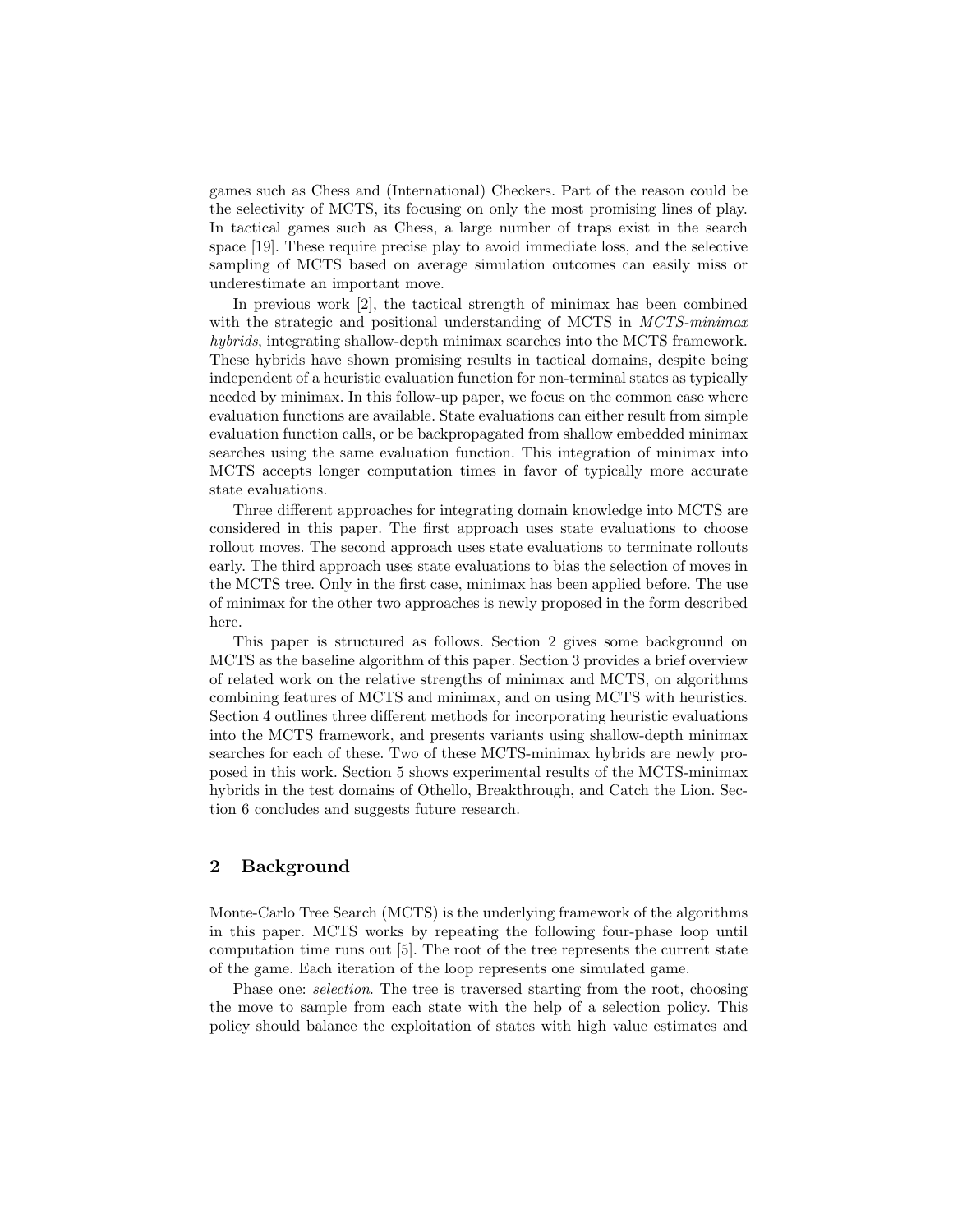the exploration of states with uncertain value estimates. In this paper UCB1- TUNED [1] is used as a selection policy.

Phase two: expansion. When the selection policy leaves the tree by sampling an unseen move, one or more of its successors are added to the tree. In this paper, we always add the one successor chosen in the current iteration.

Phase three: rollout. A rollout (also called playout) policy plays the simulated game to its end, starting from the state represented by the newly added node. MCTS converges to the optimal move in the limit even when rollout moves are chosen randomly.

Phase four: backpropagation. The value estimates of all states traversed during the simulation are updated with the result of the finished game.

Many variants and extensions of this framework have been proposed in the literature [4]. In this paper, we are using MCTS with the MCTS-Solver extension [28] as the baseline algorithm. MCTS-Solver is able to backpropagate not only regular simulation results such as losses and wins, but also game-theoretic values such as proven losses and proven wins whenever the search tree encounters a terminal state. The basic idea is marking a move as a proven loss if the opponent has a winning move from the resulting position, and marking a move as a proven win if the opponent has only losing moves from the resulting position. This avoids wasting time on the re-sampling of game states whose values are already known.

## 3 Related Work

Several papers by Ramanujan et al. [19,21,22] have studied search space properties that influence the performance of MCTS relative to minimax search. In [19], shallow traps were identified as a feature of search spaces in which MCTS performs poorly, in particular Chess. A level-k search trap was informally defined as the possibility of a player to choose an unfortunate move which leads to a winning strategy for the opponent with a depth of at most  $k$  plies. Such traps turned out to be frequent in Chess compared to for example Go. A synthetic tree model allowed the study of MCTS performance at different densities of traps in the search space in [21].

Finnsson and Björnsson [8] found a similar problem to traps, named optimistic moves. These are weak moves with relatively easy refutations by the opponent which take MCTS a surprisingly long time to find. In the same paper, the progression property was found to be advantageous for MCTS, i.e. the property of a game to progress naturally towards its end with every move made, as compared to games whose ends can be easily delayed or dragged out.

Clune [6] compared the performance of minimax with alpha-beta pruning and MCTS in General Game Playing. He found a stable and accurate evaluation function as well as a relatively low branching factor to give minimax an advantage over MCTS. In this paper, branching factor, evaluation accuracy and trap density help us to understand some of the observed effects.

Previous work on developing algorithms influenced by both MCTS and minimax has taken two principal approaches. On the one hand, one can extract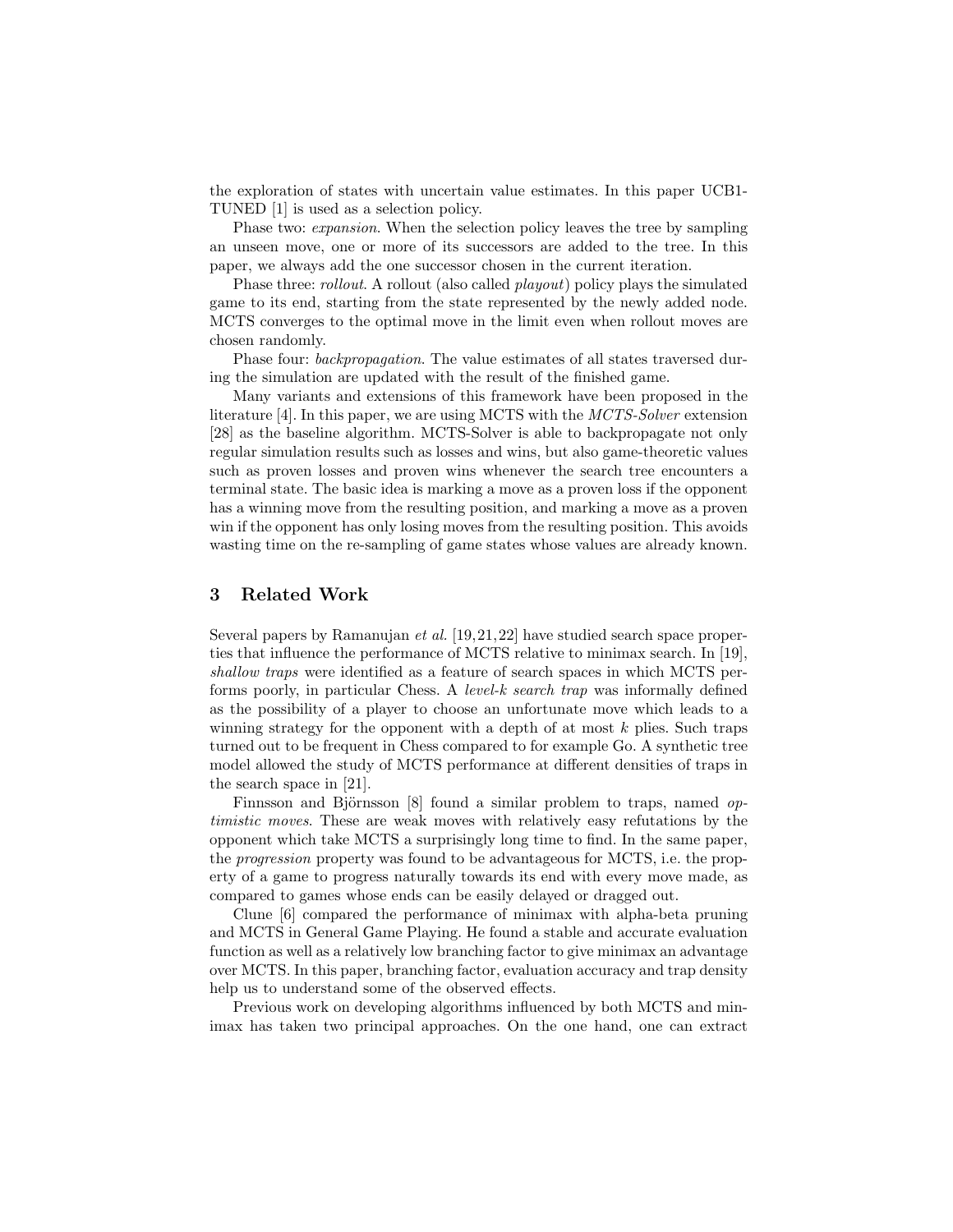individual features of minimax such as minimax-style backups and integrate them into MCTS. This approach was chosen e.g. in [22], where the algorithm  $UCTMAX_H$  replaces MCTS rollouts with heuristic evaluations and classic averaging MCTS backups with minimaxing backups. In implicit minimax backups [14], both minimaxing backups of heuristic evaluations and averaging backups of rollout returns are managed simultaneously. On the other hand, one can nest minimax searches into MCTS searches. This is the approach taken in [2] and this paper.

Various different techniques for integrating domain knowledge into the Monte-Carlo rollouts have been proposed in the literature. The idea of improving rollouts with the help of heuristic knowledge has first been applied to games in [3]. It is now used by state-of-the-art programs in virtually all domains. Shallow minimax in every step of the rollout phase has been proposed as well, e.g. a 1-ply search in [17] for the game of Havannah, or a 2-ply search for Lines of Action [27], Chess [20], and multi-player games [18]. Similar techniques are considered in Subsection 4.1.

The idea of stopping rollouts before the end of the game and backpropagating results on the basis of heuristic knowledge has been explored in Amazons [15], Lines of Action [26], and Breakthrough [16]. A similar method is considered in Subsection 4.2, where we also introduce a hybrid algorithm replacing the evaluation function with a minimax call. Our methods are different from [15] and [26] as we backpropagate the actual heuristic values instead of rounding them to losses or wins. They are also different from [26] as we backpropagate heuristic values after a fixed number of rollout moves, regardless of whether they reach a threshold of certainty.

The idea of biasing the selection policy with heuristic knowledge has been introduced in [9] and [5] for the game of Go. Our implementation is similar to [9] as we initialize tree nodes with knowledge in the form of virtual wins and losses. We also propose a hybrid using minimax returns instead of simple evaluation returns in Subsection 4.3.

This paper represents the continuation of earlier work on MCTS-minimax hybrids [2]. These hybrids MCTS-MR, MCTS-MS, and MCTS-MB have the advantage of being independent of domain knowledge. However, their inability to evaluate non-terminal states makes them ineffective in games with very few or no terminal states throughout the search space, such as the game of Othello. Furthermore, some form of domain knowledge is often available in practice, and it is an interesting question how to use it to maximal effect.

## 4 Hybrid Algorithms

This section describes the three different approaches for employing heuristic knowledge within MCTS that we explore in this work. For each approach, a variant using simple evaluation function calls and a hybrid variant using shallow minimax searches is considered. Two of the three hybrids are newly proposed in the form described here.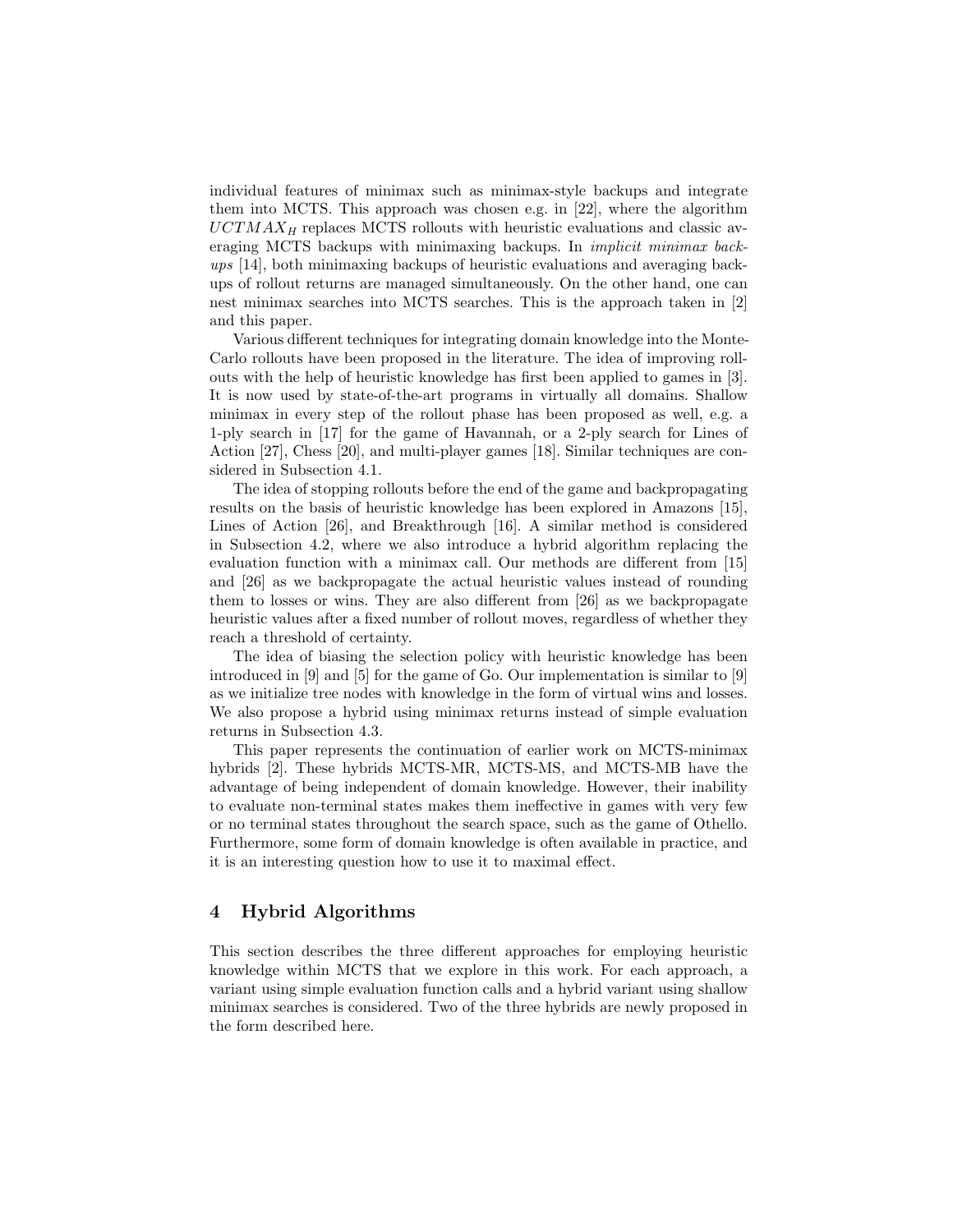#### 4.1 MCTS with Informed Rollouts (MCTS-IR)

The convergence of MCTS to the optimal policy is guaranteed even with uniformly random move choices in the rollouts. However, more informed rollout policies can greatly improve performance [10]. When a heuristic evaluation function is available, it can be used in every rollout step to compare the states each legal move would lead to, and choose the most promising one. Instead of choosing this greedy move, it is effective in some domains to choose a uniformly random move with a low probability  $\epsilon$ , so as to avoid determinism and preserve diversity in the rollouts. Our implementation additionally ensures non-deterministic behavior even for  $\epsilon = 0$  by picking moves with equal values at random both in the selection and in the rollout phase of MCTS. The resulting rollout policy is typically called  $\epsilon$ -greedy [25]. In the context of this work, we call this approach MCTS-IR-E (MCTS with informed rollouts using an evaluation function).

The depth-one lookahead of an  $\epsilon$ -greedy policy can be extended in a natural way to a depth-d minimax search for every rollout move [18,27]. We use a random move ordering in minimax as well in order to preserve non-determinism. In contrast to [27] and [18] where several enhancements such as move ordering, k-best pruning (not searching all legal moves), and killer moves were added to alphabeta, we only use basic alpha-beta search. We are interested in its performance before introducing additional improvements, especially since our test domains have smaller branching factors than e.g. the games Lines of Action (around 30) or Chinese Checkers (around 25-30) used in [27] and [18], respectively. Using a depth-d minimax search for every rollout move aims at stronger move choices in the rollouts, which make rollout returns more accurate and can therefore help to guide the growth of the MCTS tree. We call this approach MCTS-IR-M (MCTS with informed rollouts using minimax).

## 4.2 MCTS with Informed Cutoffs (MCTS-IC)

The idea of rollout cutoffs is an early termination of the rollout in case the rollout winner, or the player who is at an advantage, can be reasonably well predicted with the help of an evaluation function. The statistical noise introduced by further rollout moves can then be avoided by stopping the rollout, evaluating the current state of the simulation, and backpropagating the evaluation result instead of the result of a full rollout to the end of the game [15, 26]. If on average, the evaluation function is computationally cheaper than playing out the rest of the rollout, this method can also result in an increased sampling speed as measured in rollouts per second. A fixed number m of rollout moves can be played before evaluating in order to introduce more non-determinism and get more diverse simulation returns. If  $m = 0$ , the evaluation function is called directly at the newly expanded node of the tree. As in MCTS-IR, our MCTS-IC implementation avoids deterministic gameplay through randomly choosing among equally valued moves in the selection policy. We scale all evaluation values to [0, 1]. We do not round the evaluation function values to wins or losses as proposed in  $[15]$ , nor do we consider the variant with dynamic m and evaluation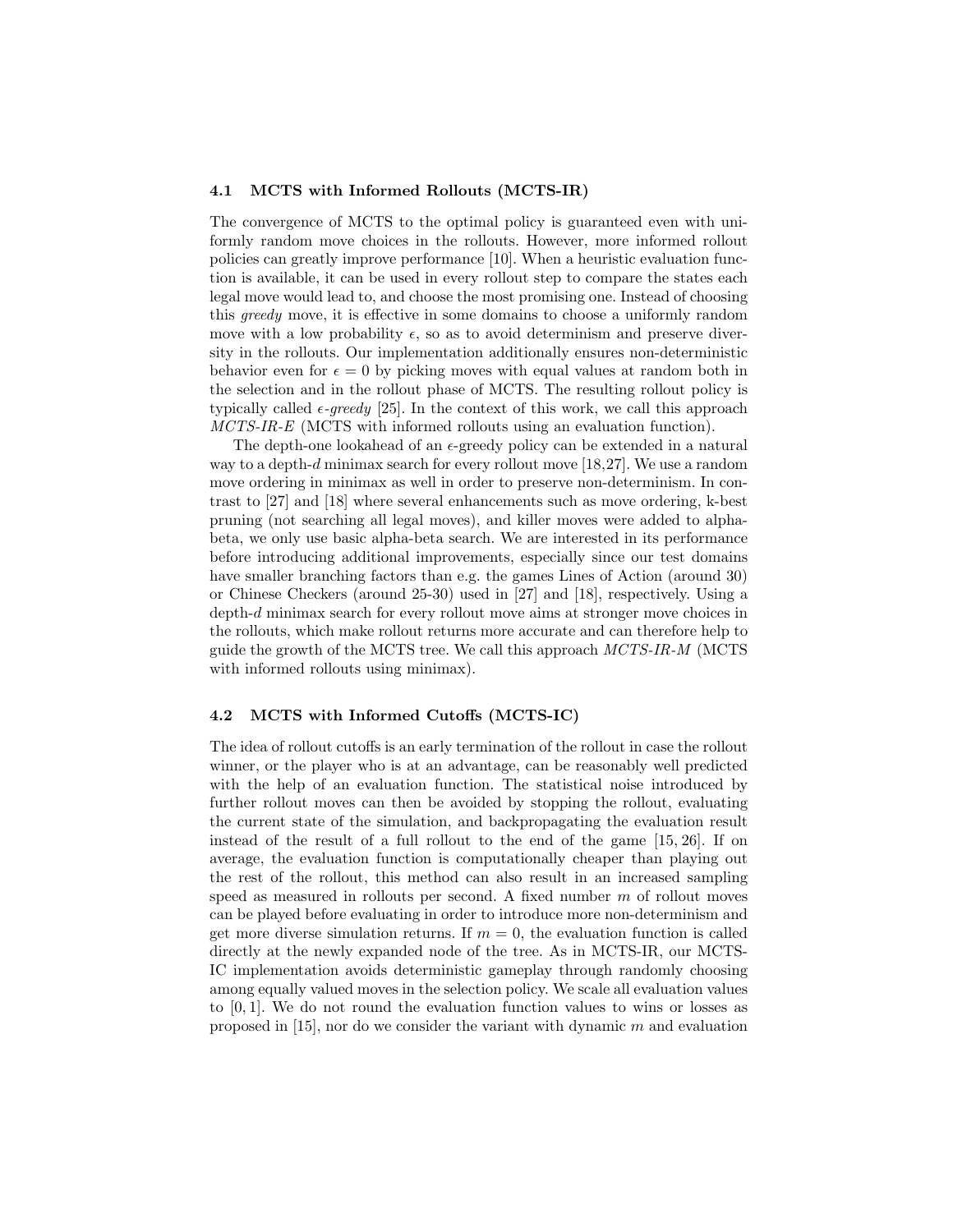function thresholds proposed in [26]. In the following, we call this approach MCTS-IC-E (MCTS with informed cutoffs using an evaluation function).

We propose an extension of this method using a depth- $d$  minimax search at cutoff time in order to determine the value to be backpropagated. In contrast to the integrated approach taken in [27], we do not assume MCTS-IR-M as rollout policy and backpropagate a win or a loss whenever the searches of this policy return a value above or below two given thresholds. Instead, we play rollout moves with an arbitrary policy (uniformly random unless specified otherwise), call minimax when a fixed number of rollout moves has been reached, and backpropagate the heuristic value returned by this search. Like MCTS-IR-M, this strategy tries to backpropagate more accurate simulation returns, but by computing them directly instead of playing out the simulation. We call this approach MCTS-IC-M (MCTS with informed cutoffs using minimax).

#### 4.3 MCTS with Informed Priors (MCTS-IP)

Node priors [9] represent one method for supporting the selection policy of MCTS with heuristic information. When a new node is added to the tree, or after it has been visited  $n$  times, the heuristic evaluation of the corresponding state is stored in this node. This is done in the form of virtual wins and virtual losses, weighted by a prior weight parameter  $w$ . For example, if the evaluation value is 0.6 and the weight is 100, 60 wins and 40 losses are stored in the node at hand. We assume evaluation values in  $[0, 1]$ . Since heuristic evaluations are typically more reliable than the MCTS value estimates resulting from only a few samples, this prior helps to guide tree growth into a promising direction. If the node is visited frequently however, the influence of the prior progressively decreases over time, as the virtual rollout returns represent a smaller and smaller percentage of the total rollout returns stored in the node. Thus, MCTS rollouts progressively override the heuristic evaluation. We call this approach MCTS-IP-E (MCTS with informed priors using an evaluation function) in this paper.

We propose to extend this technique with a depth-d minimax search in order to compute the prior value to be stored. It aims at guiding the selection policy through more accurate prior information in the MCTS tree. We call this approach  $MCTS$ -IP-M (MCTS with informed priors using minimax).

## 5 Experimental Results

We tested the MCTS-minimax hybrids with heuristic evaluation functions in three different two-player zero-sum games: Othello, Breakthrough, and Catch the Lion. In all experimental conditions, we compared the hybrids as well as their counterparts using heuristics without minimax against regular MCTS-Solver as the baseline. Rollouts were uniformly random unless specified otherwise. Optimal MCTS parameters such as the exploration factor C were determined once for MCTS-Solver in each game and then kept constant for both MCTS-Solver and the MCTS-minimax hybrids during testing. C was 0.7 in Othello and Catch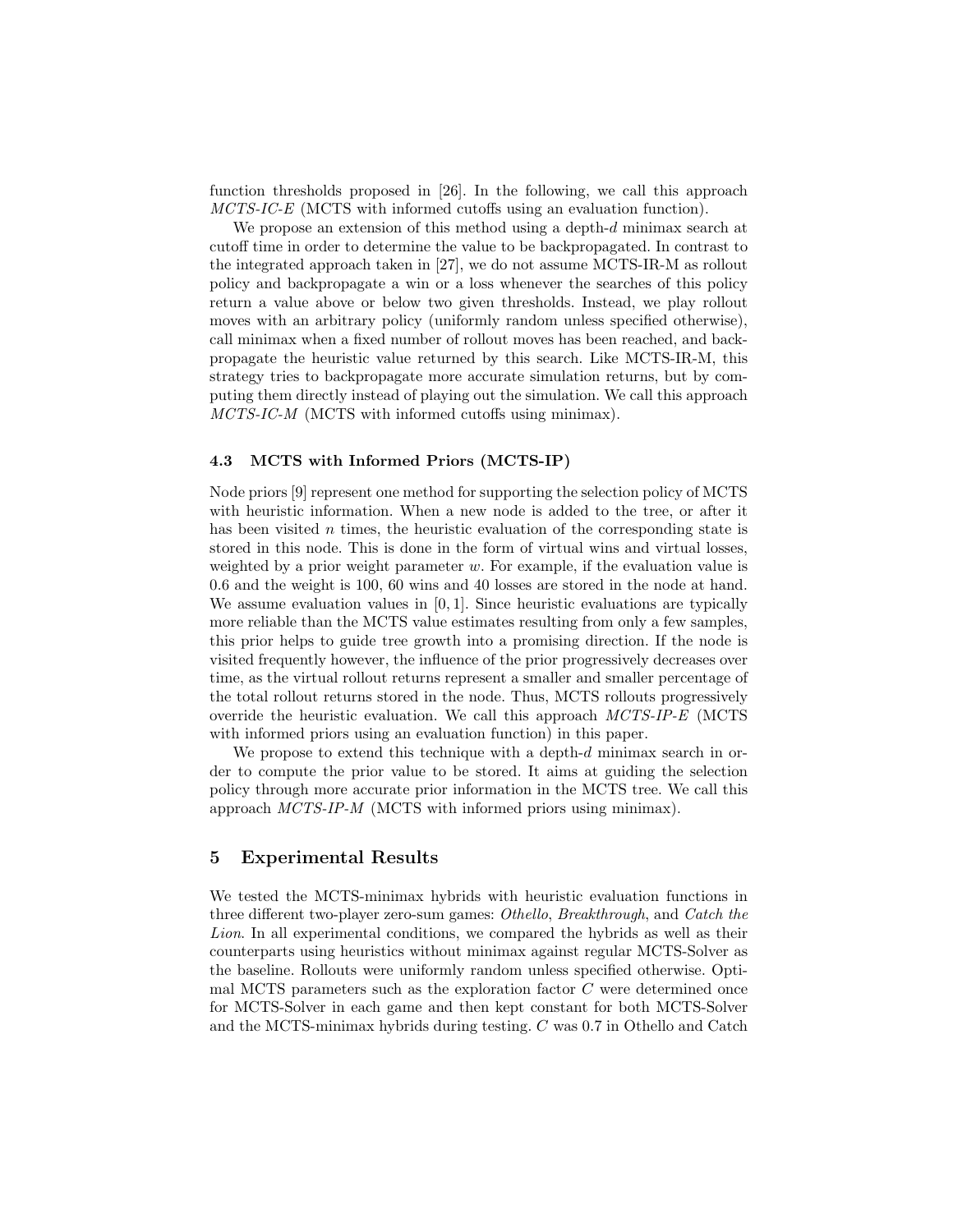the Lion, and 0.8 in Breakthrough. Draws, which are possible in Othello, were counted as half a win for both players. We used minimax with alpha-beta pruning, but no other search enhancements. Computation time was 1 second per move.

## 5.1 Games

This section outlines the rules of the three test domains, and the heuristic board evaluation functions used for each of them. The evaluation function from the point of view of the current player is always her total score minus her opponent's total score, normalized to [0, 1] as a final step.

**Othello.** The game of Othello is played on an  $8 \times 8$  board. It starts with four discs on the board, two white discs on d5 and e4 and two black discs on d4 and e5. Each disc has a black side and a white side, with the side facing up indicating the player the disc currently belongs to. The two players alternatingly place a disc on the board, in such a way that between the newly placed disc and another disc of the moving player there is an uninterrupted horizontal, vertical or diagonal line of one or more discs of the opponent. All these discs are then turned over, changing their color to the moving player's side, and the turn goes to the other player. If there is no legal move for a player, she has to pass. If both players have to pass or if the board is filled, the game ends. The game is won by the player who owns the most discs at the end.

The evaluation score we use for Othello first determines the number of *stable* discs for the player, i.e. discs that cannot change color anymore. For each stable disc of her color, the player receives 10 points. Afterwards, the number of legal moves for the player is added to her score.

Breakthrough. The variant of Breakthrough used in this work is played on a  $6\times6$  board. The game was originally described as being played on a  $7\times7$  board, but other sizes such as  $8 \times 8$  are popular as well, and the  $6 \times 6$  board preserves an interesting search space.

At the beginning of the game, White occupies the first two rows of the board, and Black occupies the last two rows of the board. The two players alternatingly move one of their pieces straight or diagonally forward. Two pieces cannot occupy the same square. However, players can capture the opponent's pieces by moving diagonally onto their square. The game is won by the player who succeeds first at advancing one piece to the home row of her opponent, i.e. reaching the first row as Black or reaching the last row as White.

The evaluation score we use for Breakthrough gives the player 3 points for each piece of her color. Additionally, each piece receives a location value depending on its row on the board. From the player's home row to the opponent's home row, these values are 10, 3, 6, 10, 15, and 21 points, respectively.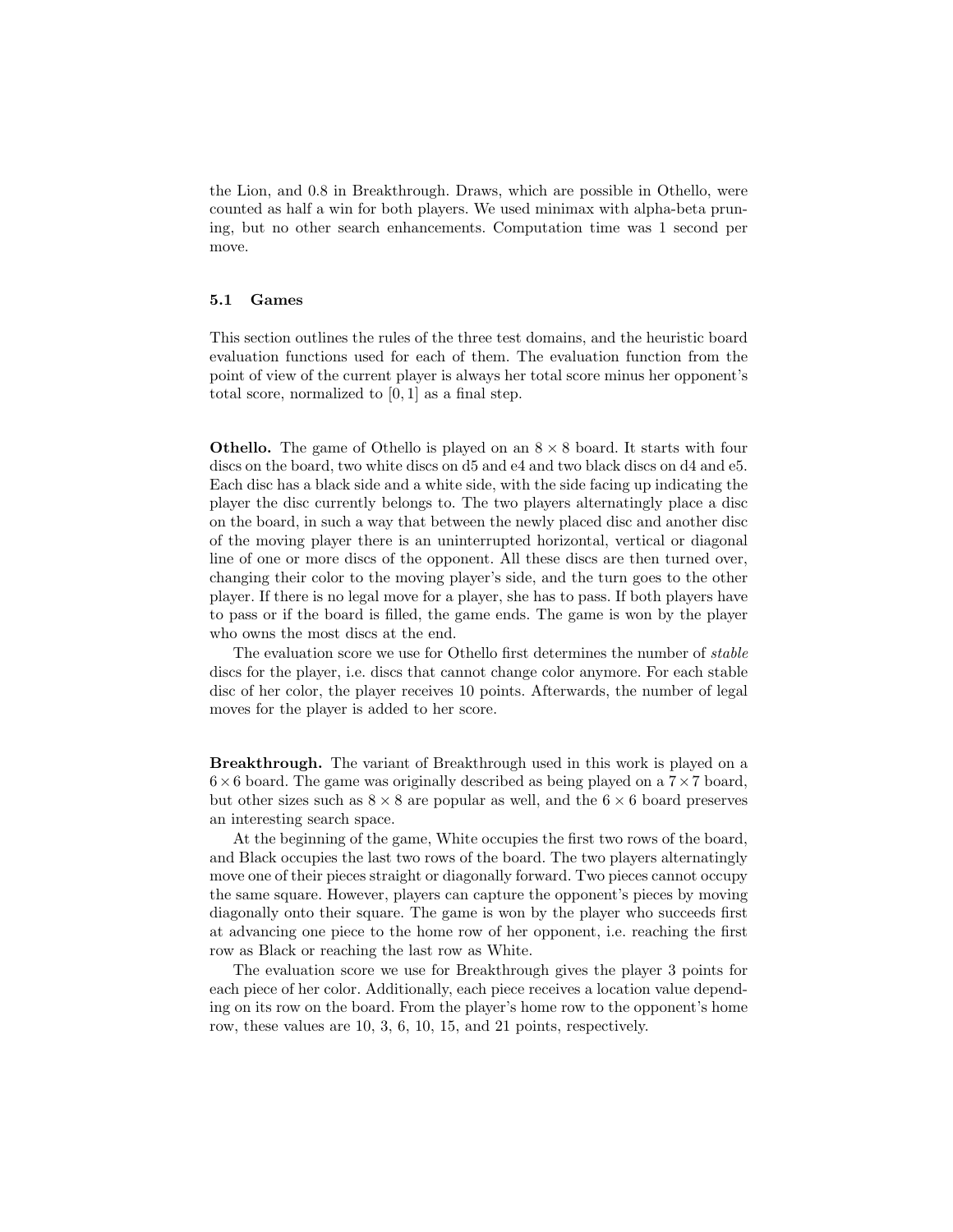Catch the Lion. The game Catch the Lion is a simplified form of Shogi (see [23] for an MCTS approach to Shogi). It is included in this work as an example of chess-like games, which tend to be particularly difficult for MCTS [19].

The game is played on a  $3 \times 4$  board. At the beginning of the game, each player has four pieces: a Lion in the center of her home row, a Giraffe to the right of the Lion, an Elephant to the left of the Lion, and a Chick in front of the Lion. The Chick can move one square forward, the Giraffe can move one square in the vertical and horizontal directions, the Elephant can move one square in the diagonal directions, and the Lion can move one square in any direction. During the game, the players alternatingly move one of their pieces. Pieces of the opponent can be captured. As in Shogi, they are removed from the board, but not from the game. Instead, they switch sides, and the player who captured them can later on drop them on any square of the board instead of moving one of her pieces. If the Chick reaches the home row of the opponent, it is promoted to a Chicken, now being able to move one square in any direction except for diagonally backwards. A captured Chicken, however, is demoted to a Chick again when dropped. The game is won by either capturing the opponent's Lion, or moving your own Lion to the home row of the opponent.

The evaluation score we use for Catch the Lion represents a weighted material sum for each player, where a Chick counts as 3 points, a Giraffe or Elephant as 5 points, and a Chicken as 6 points, regardless of whether they are on the board or captured by the player.

#### 5.2 Game Properties

Two properties of the test domains can help with understanding the results presented in the following subsections. These properties are the branching factor and the tacticality of the games.

Branching factor. There are on average 15.5 legal moves available in Breakthrough, but only about 10 in Catch the Lion and 8 in Othello, measured in self-play games of the MCTS-Solver baseline. A higher branching factor makes the application of minimax searches potentially more difficult, especially when basic alpha-beta without enhancements is used as this paper.

Tacticality. The tacticality of a game can be formalized in different ways. [19] proposed the concept of search traps to explain the difficulties of MCTS in some domains such as Chess. This concept was taken up again in [2] to motivate the integration of minimax into MCTS. A tactical game is here understood as a game with a high density of terminal states throughout the search space, which can result in a higher risk of falling into traps especially for selective searches.

As a simple test for this property, MCTS-Solver played 1000 self-play games in all domains. After each move, we measured the number of traps at depth (up to) 3 for the player to move. The result was an average number of 3.7 level-3 traps in Catch the Lion (37% of all legal moves), 2.8 traps in Breakthrough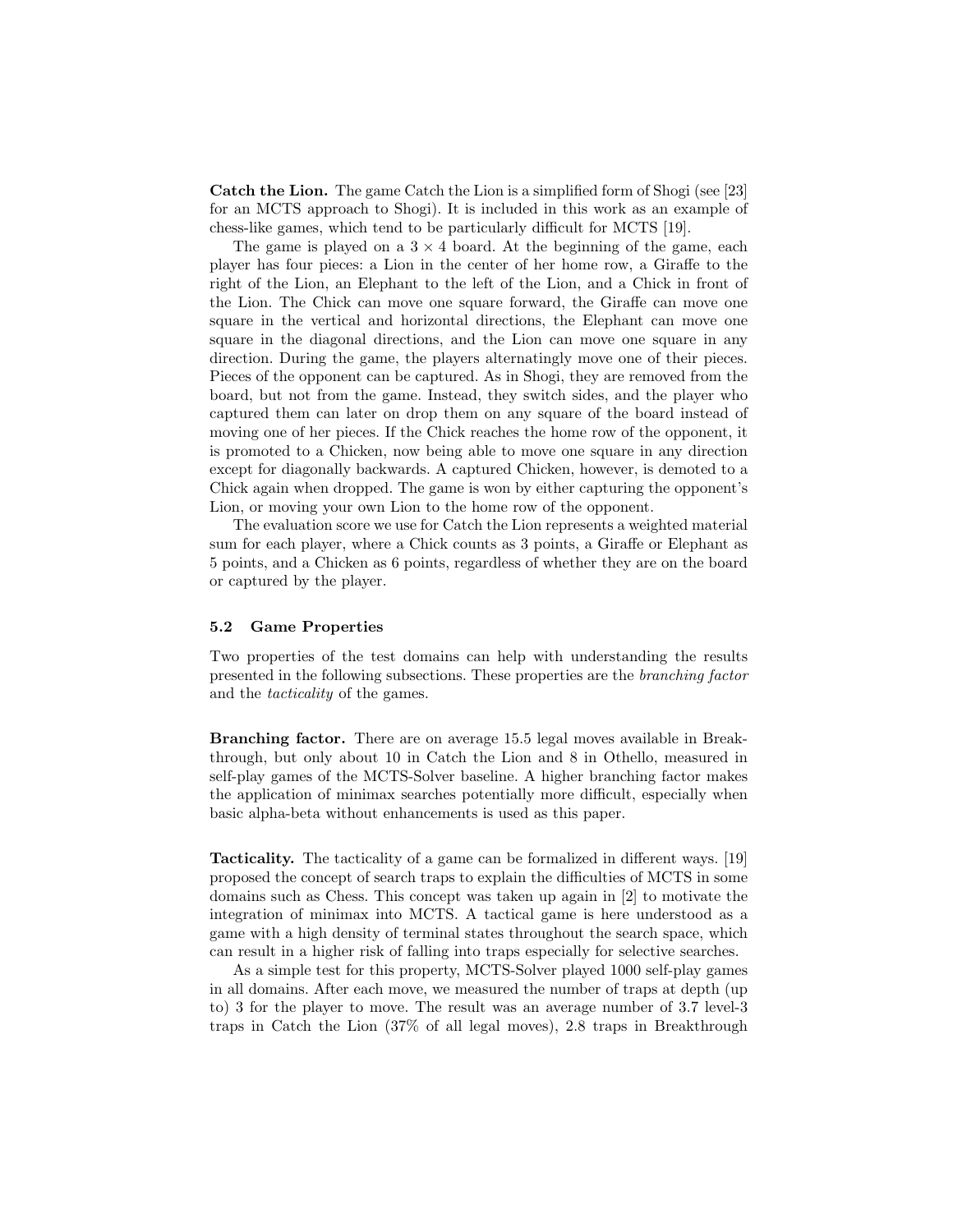(18% of all legal moves), and only 0.1 traps in Othello (1.2% of all legal moves). Results were comparable for other trap depths. This indicates that Catch the Lion is the most tactical of the tested games, making the application of minimax searches potentially more useful.

## 5.3 Experiments with MCTS-IR

MCTS-IR-E was tested for  $\epsilon \in \{0, 0.05, 0.1, 0.2, 0.5\}$ . Each parameter setting played 1000 games in each domain against the baseline MCTS-Solver with uniformly random rollouts. Figures  $1(a)$  to  $1(c)$  show the results. The best-performing conditions used  $\epsilon = 0.05$  in Othello and Catch the Lion, and  $\epsilon = 0$  in Breakthrough. They were each tested in 2000 additional games against the baseline. The results were win rates of 79.9% in Othello, 75.4% in Breakthrough, and 96.8% in Catch the Lion. All of these are significantly stronger than the baseline  $(p<0.001)$ .

MCTS-IR-M was tested for  $d \in \{1, \ldots, 4\}$  with the optimal value of  $\epsilon$  found for each domain in the MCTS-IR-E experiments. Each condition played 1000 games per domain against the baseline player. The results are presented in Figures 1(d) to 1(f). The most promising setting in all domains was  $d = 1$ . In an additional 2000 games against the baseline per domain, this setting achieved win rates of 73.9% in Othello, 65.7% in Breakthrough, and 96.5% in Catch the Lion. The difference to the baseline is significant in all domains  $(p<0.001)$ .

In each domain, the best settings for MCTS-IR-E and MCTS-IR-M were then tested against each other in 2000 further games. The results for MCTS-IR-M were win rates of 37.1% in Othello, 35.3% in Breakthrough, and 47.9% in Catch the Lion. MCTS-IR-M is weaker than MCTS-IR-E in Othello and Breakthrough  $(p<0.001)$ , while no significant difference could be shown in Catch the Lion. This shows that the incorporation of shallow alpha-beta searches into rollouts did not improve MCTS-IR in any of the domains at hand. Depth-1 minimax searches in MCTS-IR-M are functionally equivalent to MCTS-IR-E, but have some overhead in our implementation due to the recursive calls to a separate alpha-beta search algorithm. This results in the inferior performance.

Higher settings of d were not successful because deeper minimax searches in every rollout step require too much computational effort. In an additional set of 1000 games per domain, we compared MCTS-IR-E to MCTS-IR-M at 1000 rollouts per move, ignoring the time overhead of minimax. Here, MCTS-IR-M won 78.6% of games with  $d = 2$  in Othello, 63.4% of games with  $d = 2$  in Breakthrough, and 89.3% of games with  $d = 3$  in Catch the Lion. All of these conditions are significantly stronger than MCTS-IR-E  $(p<0.001)$ . This confirms MCTS-IR-M is suffering from its time overhead.

Interestingly, deeper minimax searches do not always guarantee better performance in MCTS-IR-M, even when ignoring time. While MCTS-IR-M with  $d = 1$  won 50.4% ( $\pm 3.1\%$ ) of 1000 games against MCTS-IR-E in Catch the Lion,  $d = 2$  won only 38.0%—both at 1000 rollouts per move. In direct play against each other, MCTS-IR-M with  $d = 2$  won 38.8% of 1000 games against MCTS-IR-M with  $d = 1$ . As standalone players however, a depth-2 minimax beat a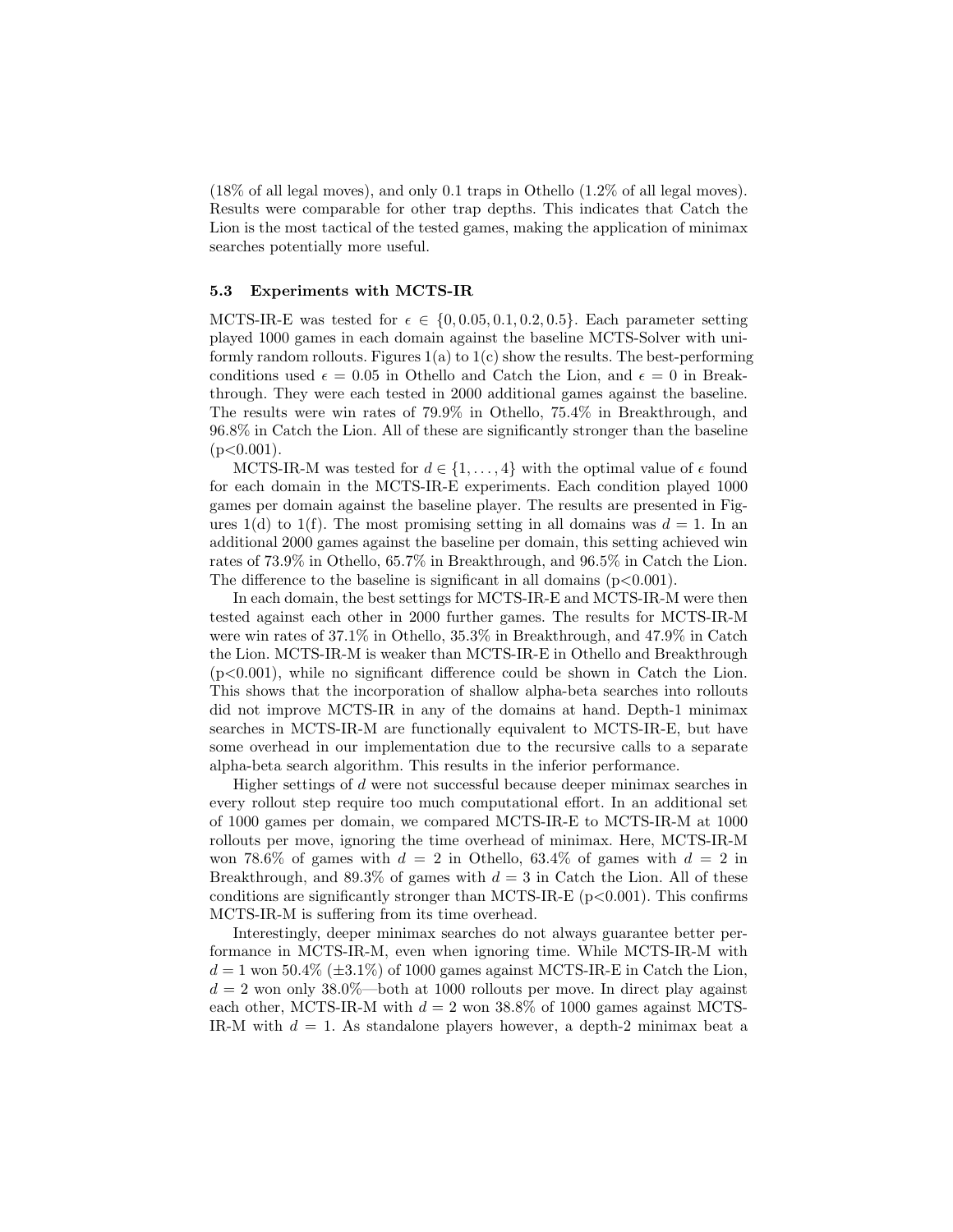depth-1 minimax in 95.8% of 1000 games. Such cases where policies that are stronger as standalone players do not result in stronger play when integrated in MCTS rollouts have been observed before [2, 9, 24].

## 5.4 Experiments with MCTS-IC

MCTS-IC-E was tested for  $m \in \{0, \ldots, 5\}$ . 1000 games were played against the baseline MCTS-Solver per parameter setting in each domain. Figures 2(a) to  $2(c)$  present the results. The most promising condition was  $m = 0$  in all three domains. It was tested in 2000 additional games against the baseline. The results were win rates of 61.1% in Othello, 41.9% in Breakthrough, and 98.1% in Catch the Lion. This is significantly stronger than the baseline in Othello and Catch the Lion  $(p<0.001)$ , but weaker in Breakthrough  $(p<0.001)$ . The evaluation function in Breakthrough may not be accurate enough for MCTS to fully rely on it instead of rollouts. Testing higher values of  $m$  showed that as fewer and fewer rollouts are long enough to be cut off, MCTS-IC-E effectively turns into the baseline MCTS-Solver and also shows identical performance. Note that the parameter  $m$ can sometimes be sensitive to the opponents it is tuned against. In this paper, we tuned against regular MCTS-Solver only, and both MCTS-Solver and MCTS-IC used uniformly random rollouts.

MCTS-IC-M was tested for all combinations of  $m \in \{0, \ldots, 5\}$  and  $d \in$ {1, 2, 3}, with 1000 games each per domain. The results are shown in Figures 2(d) to 2(f). The best performance was achieved with  $m = 0$  and  $d = 2$  in Othello,  $m = 4$  and  $d = 1$  in Breakthrough, and  $m = 1$  and  $d = 2$  in Catch the Lion. Of an additional 2000 games against the baseline per domain, these settings won 62.4% in Othello, 32.4% in Breakthrough, and 99.6% in Catch the Lion. This is again significantly stronger than the baseline in Othello and Catch the Lion  $(p<0.001)$ , but weaker in Breakthrough  $(p<0.001)$ .

The best settings for MCTS-IC-E and MCTS-IC-M were also tested against each other in 2000 games per domain. Despite MCTS-IC-E and MCTS-IC-M not showing significantly different performance against the regular MCTS-Solver baseline in Othello and Catch the Lion, MCTS-IC-E won 73.1% of these games in Othello, 58.3% in Breakthrough, and 66.1% in Catch the Lion. All conditions are significantly superior to MCTS-IC-M  $(p<0.001)$ . Thus, the integration of shallow alpha-beta searches into rollout cutoffs did not improve MCTS-IC in any of the tested domains either.

Just as for MCTS-IR, this is a problem of computational cost for the alphabeta searches. We compared MCTS-IC-E with optimal parameter settings to MCTS-IC-M at equal rollouts per move instead of equal time in an additional set of experiments. Here, MCTS-IC-M won 65.7% of games in Othello at 10000 rollouts per move, 69.8% of games in Breakthrough at 6000 rollouts per move, and 86.8% of games in Catch the Lion at 2000 rollouts per move (the rollout numbers were chosen so as to achieve comparable times per move). The parameter settings were  $m = 0$  and  $d = 1$  in Othello,  $m = 0$  and  $d = 2$  in Breakthrough, and  $m = 0$  and  $d = 4$  in Catch the Lion. All conditions here are stronger than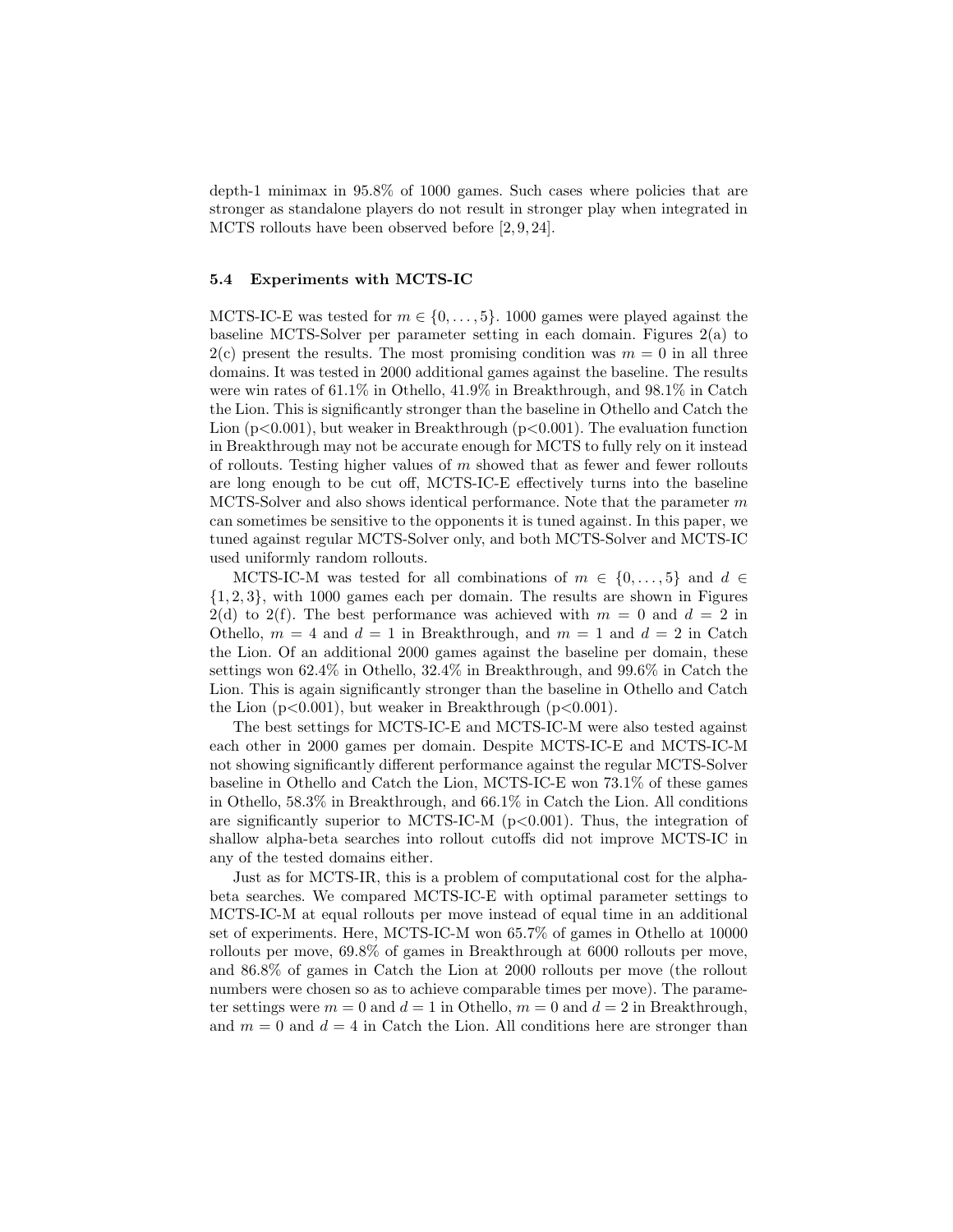



70% 80% 90% 100%

(a) Performance of MCTS-IR-E in Othello.

(b) Performance of MCTS-IR-E in Breakthrough.





(c) Performance of MCTS-IR-E in Catch the Lion.

(d) Performance of MCTS-IR-M in Othello. For all conditions,  $\epsilon = 0.05$ .



Fig. 1: Performance of MCTS-IR in Othello, Breakthrough and Catch the Lion.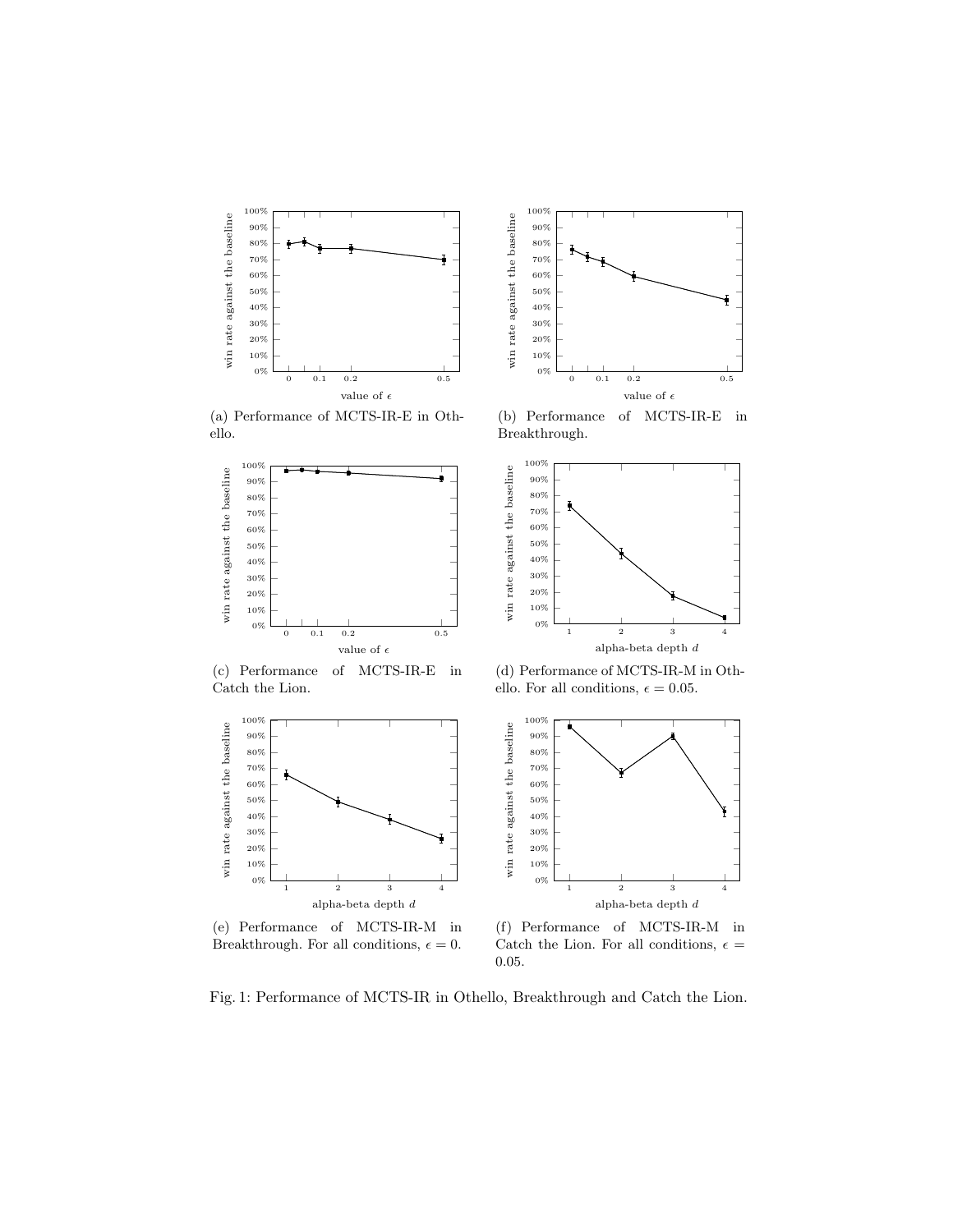MCTS-IC-E ( $p < 0.001$ ). This confirms that MCTS-IC-M is weaker than MCTS-IC-E due to its time overhead.

A seemingly paradoxical observation was made with MCTS-IC as well. In Breakthrough and Catch the Lion, the values returned by minimax searches are not always more effective for MCTS-IC than the values of simple static heuristics, even when time is ignored. In Catch the Lion for example, MCTS-IC-M with  $m = 0$  and  $d = 1$  won only 2.9% of 1000 test games against MCTS-IC-E with  $m = 0$  (at 50000 rollouts per move). With  $d = 2$ , it won 34.3% (at 25000 rollouts per move). Even with  $d = 3$ , it won only  $34.8\%$  (at 6000 rollouts per move). Once more these results demonstrate that a stronger policy can lead to a weaker search when embedded in MCTS.

#### 5.5 Experiments with MCTS-IP

MCTS-IP-E was tested for all combinations of  $n \in \{0, 1, 2\}$  and  $w \in \{50, 100, 250,$ 500, 1000, 2500, 5000}. Each condition played 1000 games per domain against the baseline player. The results are shown in Figures  $3(a)$  to  $3(c)$ . The bestperforming conditions were  $n = 1$  and  $w = 1000$  in Othello,  $n = 1$  and  $w = 2500$ in Breakthrough, and  $n = 0$  and  $w = 100$  in Catch the Lion. In 2000 additional games against the baseline, these conditions achieved win rates of 56.8% in Othello, 86.6% in Breakthrough, and 71.6% in Catch the Lion (all significantly stronger than the baseline with  $p<0.001$ .

MCTS-IP-M was tested for all combinations of  $n \in \{0, 1, 2, 5, 10, 25\}, w \in$  $\{50, 100, 250, 500, 1000, 2500, 5000\}$ , and  $d \in \{1, \ldots, 5\}$  with 1000 games per condition in each domain. Figures  $3(d)$  to  $3(f)$  present the results, using the optimal setting of d for all domains. The most promising parameter values found in Othello were  $n = 2$ ,  $w = 5000$ , and  $d = 3$ . In Breakthrough they were  $n = 1$ ,  $w = 1000$ , and  $d = 1$ , and in Catch the Lion they were  $n = 1, w = 2500$ , and  $d = 5$ . Each of them played 2000 additional games against the baseline, winning 81.7% in Othello, 87.8% in Breakthrough, and 98.0% in Catch the Lion (all significantly stronger than the baseline with  $p < 0.001$ .

The best settings for MCTS-IP-E and MCTS-IP-M subsequently played 2000 games against each other in all domains. MCTS-IP-M won 76.2% of these games in Othello, 97.6% in Catch the Lion, but only 36.4% in Breakthrough (all of the differences are significant with  $p<0.001$ ). We can conclude that using shallow alpha-beta searches to compute node priors strongly improves MCTS-IP in Othello and Catch the Lion, but not in Breakthrough. This is once more a problem of time overhead due to the larger branching factor of Breakthrough. At 1000 rollouts per move, MCTS-IP-M with  $n = 1$ ,  $w = 1000$ , and  $d = 1$  won 91.1% of 1000 games against the best MCTS-IP-E setting in this domain.

An interesting observation are the high weights assigned to the node priors in all domains. It seems that at least for uniformly random rollouts, best performance is achieved when rollout returns never override priors for the vast majority of nodes. They only differentiate between states that look equally promising for the evaluation functions used. The exception is MCTS-IP-E in Catch the Lion, where the static evaluations might be too unreliable to give them large weights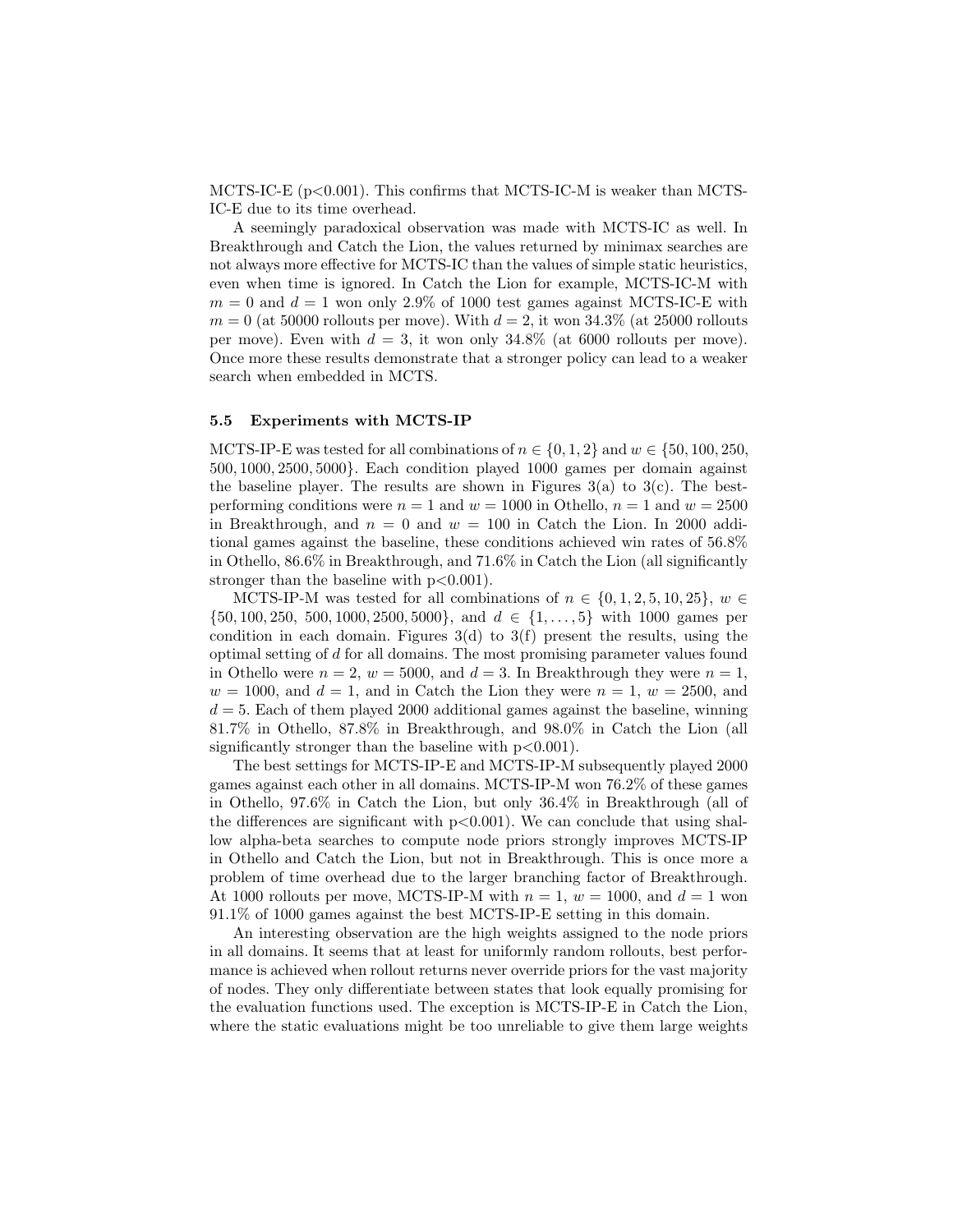



(a) Performance of MCTS-IC-E in Othello.



2 3 0  $\alpha\beta$  depth  $d$ 

1

0

50

100

win rate

Breakthrough.

(c) Performance of MCTS-IC-E in Catch the Lion.

moves before cutoff  $m$ (d) Performance of MCTS-IC-M in Othello.

2

4



Fig. 2: Performance of MCTS-IC in Othello, Breakthrough and Catch the Lion.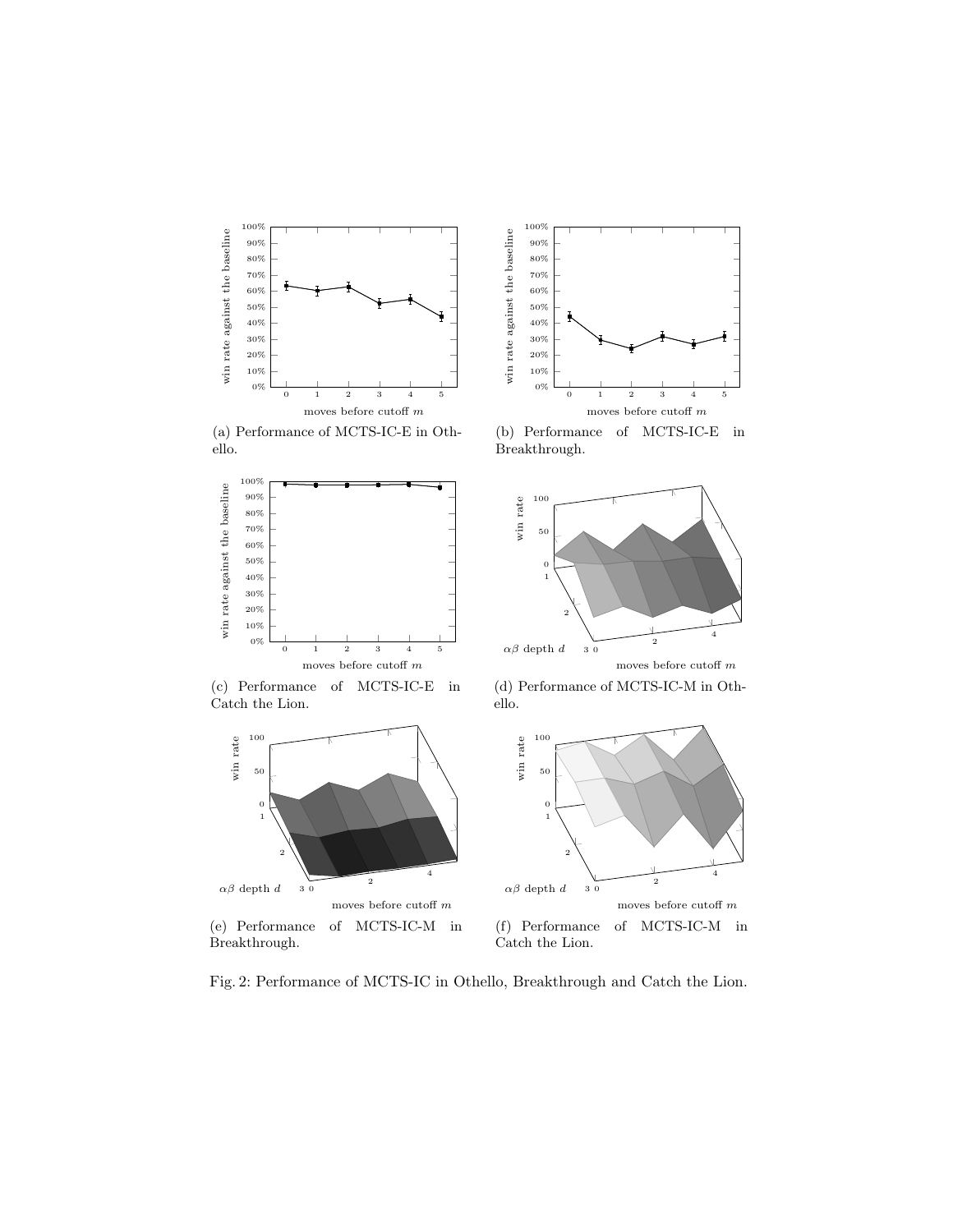due to the tactical nature of the game. Exchanges of pieces can often lead to quick and drastic changes of the evaluation values. The quality of the priors in Catch the Lion improves drastically when minimax searches are introduced, justifying deeper searches  $(d = 5)$  than in the other tested domains despite the high computational cost. However, MCTS-IC still works better in this case, possibly because inaccurate evaluation results are only backpropagated once and are not stored to influence the selection policy for a longer time as in MCTS-IP. In Othello, minimax searches in combination with a seemingly less volatile evaluation function lead to MCTS-IP-M being the strongest hybrid tested in this paper.

The effect of stronger policies resulting in weaker performance when integrated into MCTS can be found in MCTS-IP just as in MCTS-IR and MCTS-IC. In Breakthrough for example, MCTS-IP-M with  $n = 1, w = 1000$ , and  $d = 2$  won only 83.4% of 1000 games against the strongest MCTS-IP-E setting, compared to 91.1% with  $n = 1$ ,  $w = 1000$ , and  $d = 1$ —both at 1000 rollouts per move. The difference is significant ( $p<0.001$ ). As standalone players however, depth-2 minimax won 80.2% of 1000 games against depth-1 minimax in the Breakthrough experiments.

#### 5.6 Comparison of Algorithms

Sections 5.3 to 5.5 showed the performance of MCTS-IR, MCTS-IC and MCTS-IP against the baseline MCTS-Solver player. We also tested the best-performing variants of these algorithms against each other. In each condition, 2000 games were played. Figures  $4(a)$  to  $4(c)$  present the results. MCTS-IP-M is strongest in Othello, MCTS-IP-E is strongest in Breakthrough, and MCTS-IC-E is strongest in Catch the Lion.

#### 5.7 Combination of Algorithms

Subsections 5.3 to 5.6 showed the performance of MCTS-IR, MCTS-IC and MCTS-IP in isolation. In order to get an indication whether the different methods of applying heuristic knowledge can successfully be combined, we conducted the following experiments. In Othello, the best-performing algorithm MCTS-IP-M was combined with MCTS-IR-E. In Breakthrough, the best-performing algorithm MCTS-IP-E was combined with MCTS-IR-E. In Catch the Lion, it is not possible to combine the best-performing algorithm MCTS-IC-E with MCTS-IR-E, because with the optimal setting  $m = 0$  MCTS-IC-E leaves no rollout moves to be chosen by an informed rollout policy. Therefore, MCTS-IP-M was combined with MCTS-IR-E instead. 2000 games were played in each condition. The results are shown in Figures 4(d) to 4(f). Applying the same knowledge both in the form of node priors and in the form of  $\epsilon$ -greedy rollouts leads to stronger play in all three domains than using priors alone. In fact, such combinations are the overall strongest players tested in this paper even without being systematically optimized. In Othello, the combination MCTS-IP-M-IR-E won 55.2% of 2000 games against the strongest individual algorithm MCTS-IP-M (stronger with  $p=0.001$ ). In Breakthrough, the combination MCTS-IP-E-IR-E won 53.9%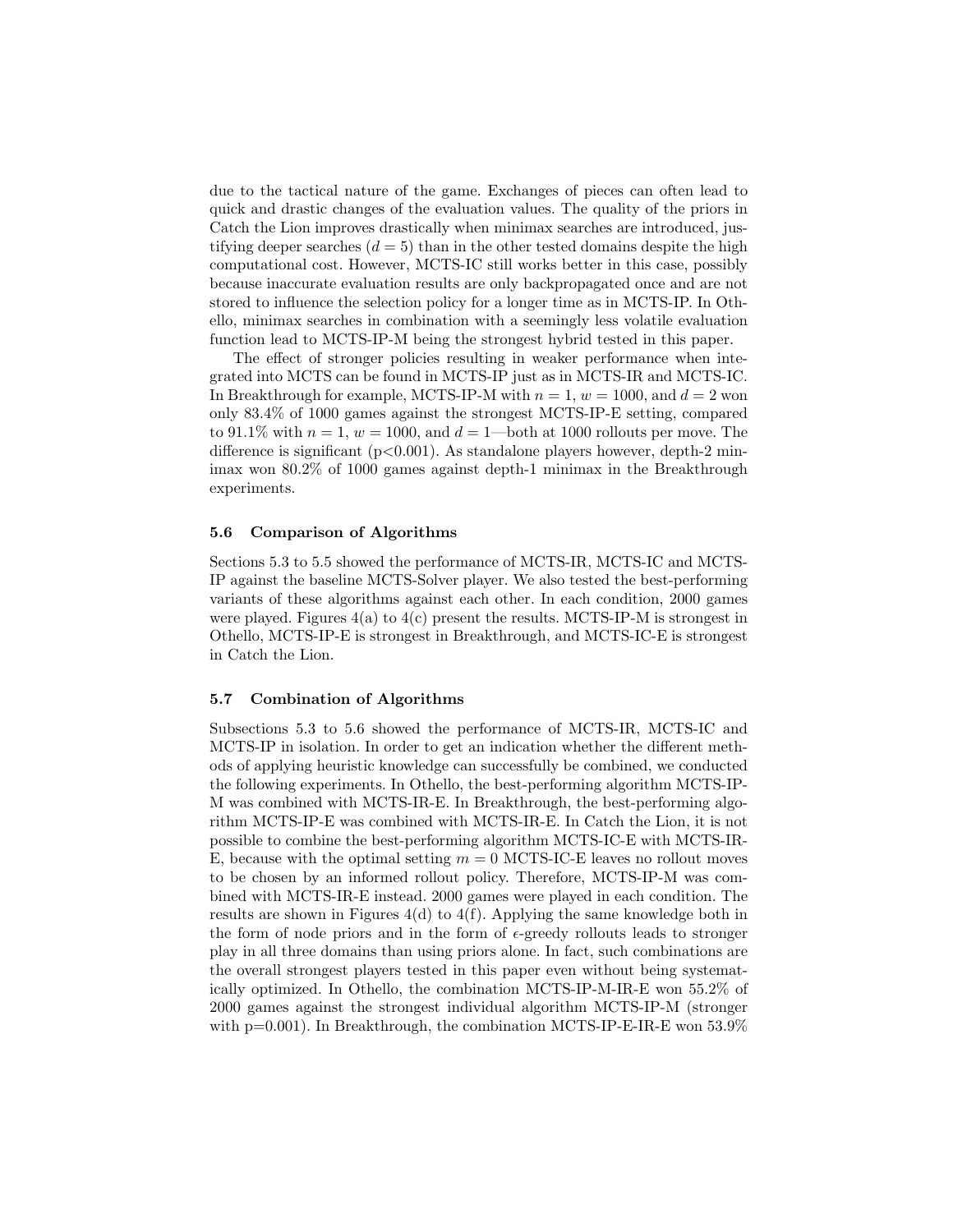

0 1 2 1000 2500 5000 60 8<sub>C</sub> visits  $\boldsymbol{n}$ prior weight w win rate

(a) Performance of MCTS-IP-E in Othello.



(b) Performance of MCTS-IP-E in Breakthrough.



(c) Performance of MCTS-IP-E in Catch the Lion.



(e) Performance of MCTS-IP-M in Breakthrough. For all conditions,  $d = 1$ .

(d) Performance of MCTS-IP-M in Othello. For all conditions,  $d = 3$ .



(f) Performance of MCTS-IP-M in Catch the Lion. For all conditions,  $d = 5$ .

Fig. 3: Performance of MCTS-IP in Othello, Breakthrough and Catch the Lion.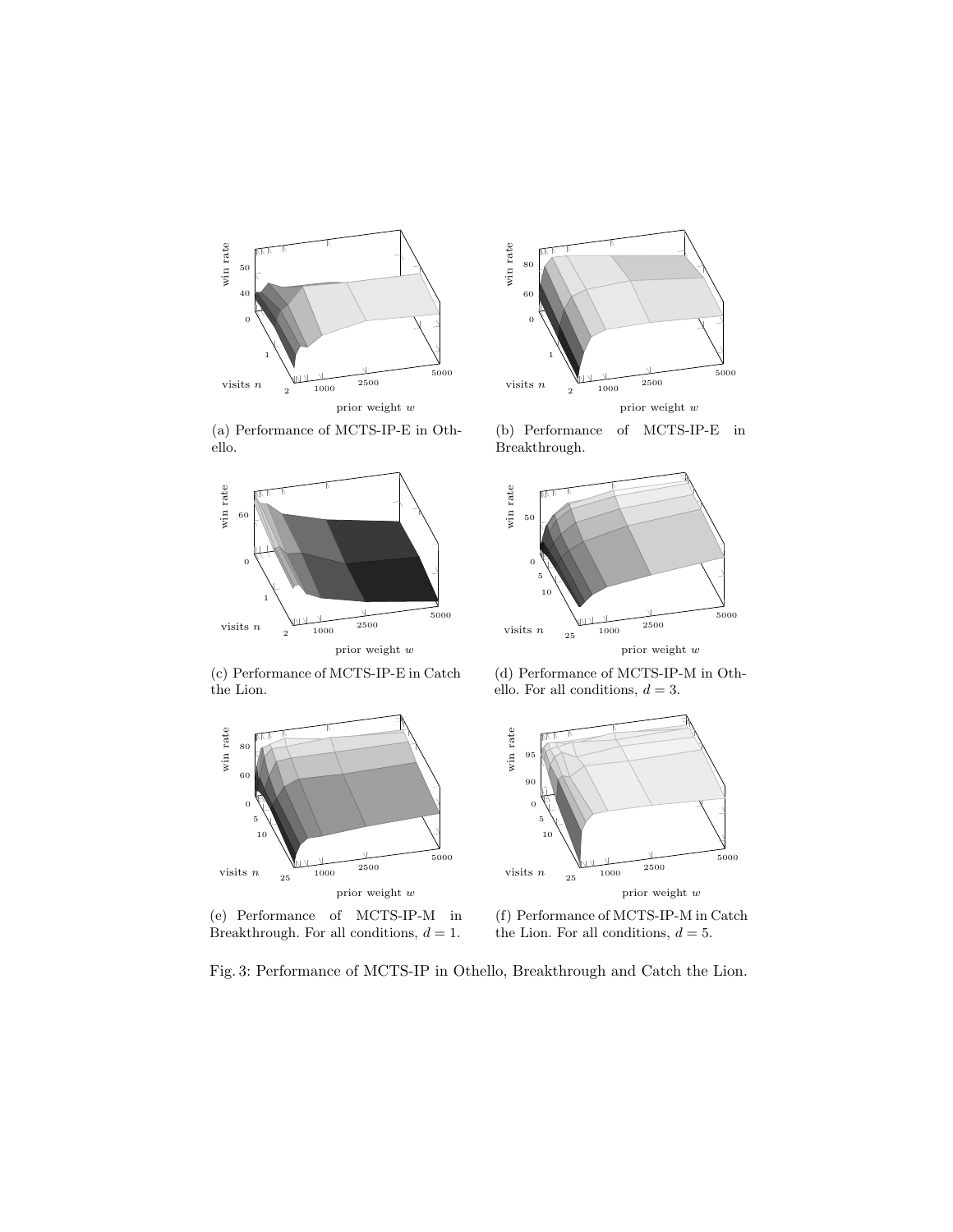against the best-performing algorithm MCTS-IP-E (stronger with  $p<0.05$ ). In Catch the Lion, the combination MCTS-IP-M-IR-E with  $n = 1, w = 2500$ , and  $d = 4$  won 61.1% of 2000 games against the strongest algorithm MCTS-IC-E (stronger with  $p<0.001$ , not shown in Figure 4(f)).



(a) Performance of MCTS-IP-M against the other hybrids in Othello.



(c) Performance of MCTS-IC-E against the other hybrids in Catch the Lion.



(e) Performance of MCTS-IP-E combined with MCTS-IR-E in Breakthrough.



(b) Performance of MCTS-IP-E against the other hybrids in Breakthrough.



(d) Performance of MCTS-IP-M combined with MCTS-IR-E in Othello.



(f) Performance of MCTS-IP-M combined with MCTS-IR-E in Catch the Lion.

Fig. 4: Comparisons and combinations of the MCTS-minimax hybrids.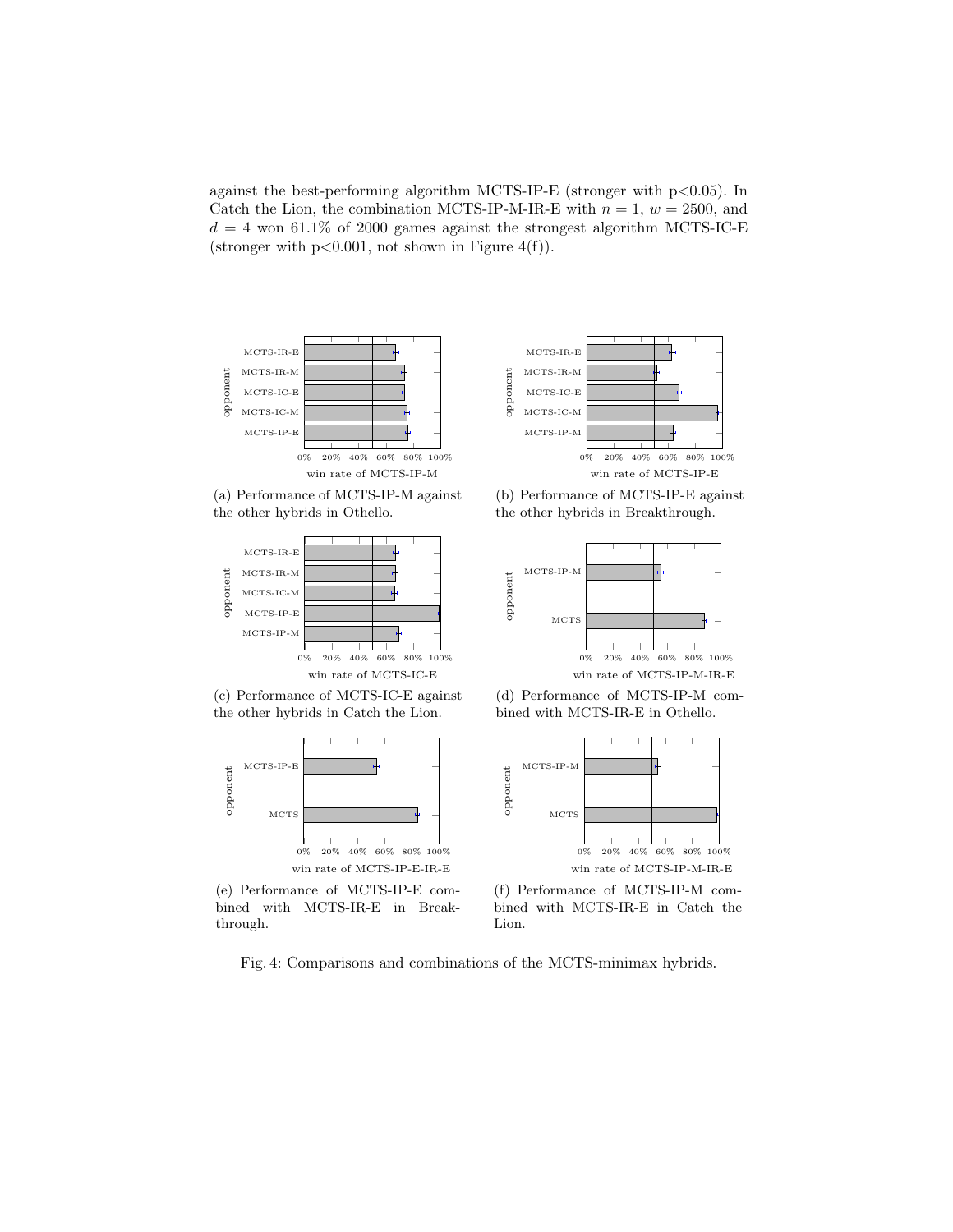# 6 Conclusion and Future Research

In this paper, we considered three approaches for integrating heuristic state evaluation functions into MCTS. MCTS-IR uses heuristic knowledge to improve the rollout policy. MCTS-IC uses heuristic knowledge to terminate rollouts early. MCTS-IP uses heuristic knowledge as prior for tree nodes. In all three approaches, we also examined the computation of state evaluations with shallowdepth minimax searches using the same heuristic knowledge. This has only been done for MCTS-IR before.

Experimental results in the domains of Othello, Breakthrough and Catch the Lion showed that the best individual players tested in Othello and Breakthrough make use of priors in order to combine heuristic information with rollout returns. Because of the different branching factors, computing these priors works best by embedding shallow minimax searches in Othello, and by a simple evaluation function call in Breakthrough. In Catch the Lion, random rollouts may too often return inaccurate results due to the tacticality and possibly also due to the non-converging nature of the domain. Replacing these rollouts with the evaluation function turned out to be the most successful of the individually tested approaches. Preliminary experiments with combining the different approaches showed that in both Othello and Catch the Lion, using minimax to compute node priors and applying simple  $\epsilon$ -greedy rollouts resulted in the overall most successful players tested in this paper.

The fact that some combinations of algorithms play at a higher level than the algorithms in isolation may mean we have not yet found a way to fully and optimally exploit our heuristic knowledge. This is a first direction for future research.

Second, differences between test domains such as their density of terminal states, their density of hard and soft traps [20], or their progression property [8] could be studied in order to understand the behavior of MCTS-minimax hybrids. Artificial game trees could be a valuable tool to separate the effects of individual properties.

Third, all three approaches for using heuristic knowledge have shown cases where embedded minimax searches did not lead to stronger MCTS play than shallower minimax searches or even simple evaluation function calls. This phenomenon has only been observed in MCTS-IR before and deserves further study.

Finally, the main problem of MCTS-minimax hybrids seems to be their sensitivity to the branching factor of the domain. This explains their weak performance in Breakthrough. However, the minimax implementation used in this paper was a simple, unenhanced alpha-beta search. An improved implementation with e.g. static move ordering, k-best pruning, and killer moves has been shown to allow for successful MCTS-IR-M even in Lines of Action, a domain with an average branching factor twice as high as  $6\times6$  Breakthrough [26]. These techniques could drastically increase the branching factor for which all MCTSminimax hybrids are viable.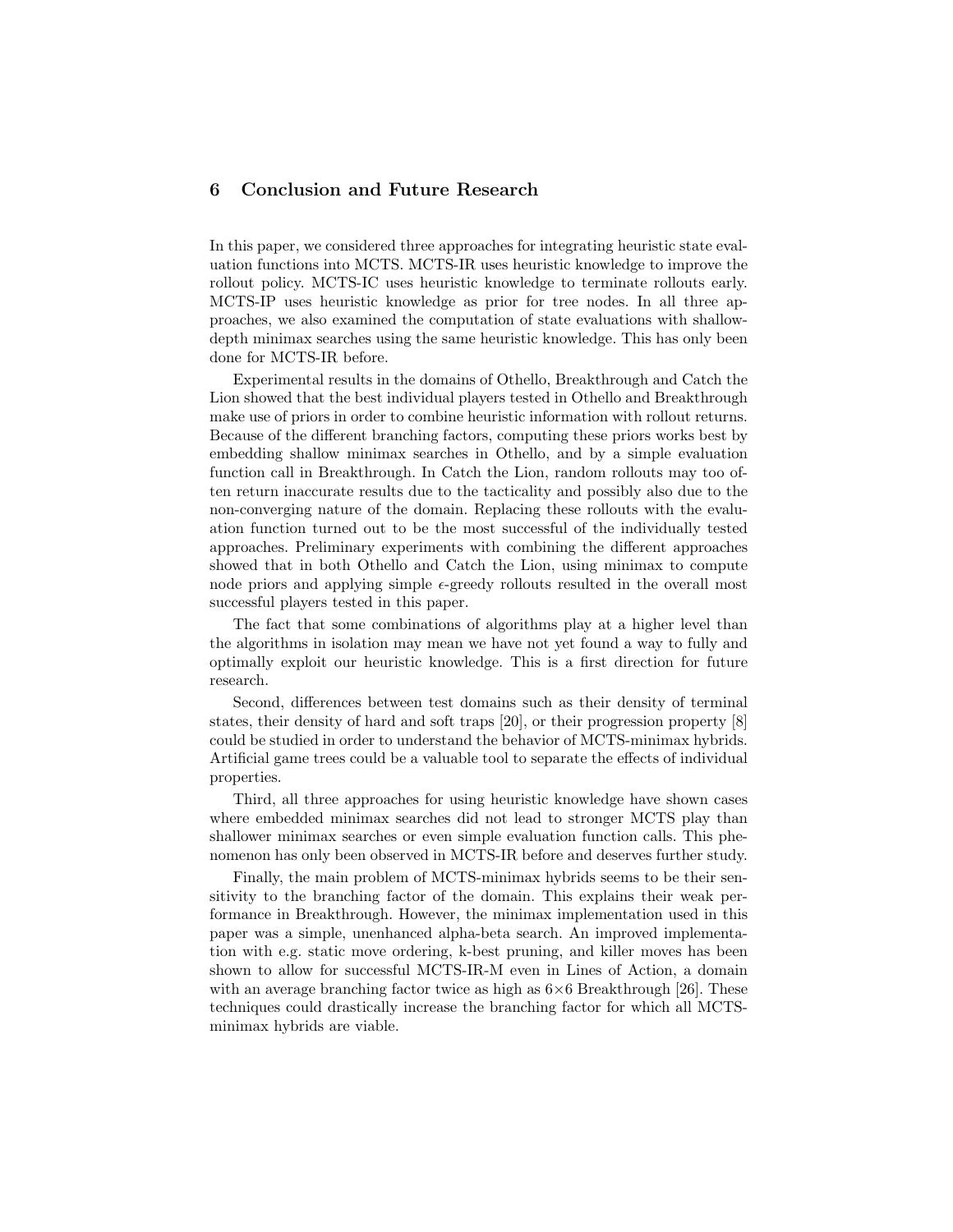Acknowledgment. This work is funded by the Netherlands Organisation for Scientific Research (NWO) in the framework of the project Go4Nature, grant number 612.000.938.

# References

- 1. Auer, P., Cesa-Bianchi, N., Fischer, P.: Finite-Time Analysis of the Multiarmed Bandit Problem. Machine Learning 47(2-3), 235–256 (2002)
- 2. Baier, H., Winands, M.H.M.: Monte-Carlo Tree Search and Minimax Hybrids. In: 2013 IEEE Conference on Computational Intelligence and Games, CIG 2013. pp. 129–136 (2013)
- 3. Bouzy, B.: Associating Domain-Dependent Knowledge and Monte Carlo Approaches within a Go Program. Information Sciences 175(4), 247–257 (2005)
- 4. Browne, C., Powley, E.J., Whitehouse, D., Lucas, S.M., Cowling, P.I., Rohlfshagen, P., Tavener, S., Perez, D., Samothrakis, S., Colton, S.: A Survey of Monte Carlo Tree Search Methods. IEEE Transactions on Computational Intelligence and AI in Games 4(1), 1–43 (2012)
- 5. Chaslot, G.M.J.B., Winands, M.H.M., van den Herik, H.J., Uiterwijk, J.W.H.M., Bouzy, B.: Progressive Strategies for Monte-Carlo Tree Search. New Mathematics and Natural Computation 4(3), 343–357 (2008)
- 6. Clune, J.E.: Heuristic Evaluation Functions for General Game Playing. Ph.D. thesis, University of California, Los Angeles, USA (2008)
- 7. Coulom, R.: Efficient Selectivity and Backup Operators in Monte-Carlo Tree Search. In: van den Herik, H.J., Ciancarini, P., Donkers, H.H.L.M. (eds.) 5th International Conference on Computers and Games (CG 2006). Revised Papers. Lecture Notes in Computer Science, vol. 4630, pp. 72–83. Springer (2007)
- 8. Finnsson, H., Björnsson, Y.: Game-Tree Properties and MCTS Performance. In: IJCAI'11 Workshop on General Intelligence in Game Playing Agents (GIGA'11). pp. 23–30 (2011)
- 9. Gelly, S., Silver, D.: Combining Online and Offline Knowledge in UCT. In: Ghahramani, Z. (ed.) 24th International Conference on Machine Learning, ICML 2007. ACM International Conference Proceeding Series, vol. 227, pp. 273–280 (2007)
- 10. Gelly, S., Wang, Y., Munos, R., Teytaud, O.: Modification of UCT with Patterns in Monte-Carlo Go. Tech. rep., HAL - CCSd - CNRS, France (2006)
- 11. van den Herik, H.J., Xu, X., Ma, Z., Winands, M.H.M. (eds.): Computers and Games, 6th International Conference, CG 2008, Beijing, China, September 29 - October 1, 2008. Proceedings, Lecture Notes in Computer Science, vol. 5131. Springer (2008)
- 12. Knuth, D.E., Moore, R.W.: An Analysis of Alpha-Beta Pruning. Artificial Intelligence 6(4), 293–326 (1975)
- 13. Kocsis, L., Szepesvári, C.: Bandit Based Monte-Carlo Planning. In: Fürnkranz, J., Scheffer, T., Spiliopoulou, M. (eds.) 17th European Conference on Machine Learning, ECML 2006. Lecture Notes in Computer Science, vol. 4212, pp. 282– 293. Springer (2006)
- 14. Lanctot, M., Winands, M.H.M., Pepels, T., Sturtevant, N.R.: Monte Carlo Tree Search with Heuristic Evaluations using Implicit Minimax Backups. In: 2014 IEEE Conference on Computational Intelligence and Games, CIG 2014. pp. 341–348 (2014)